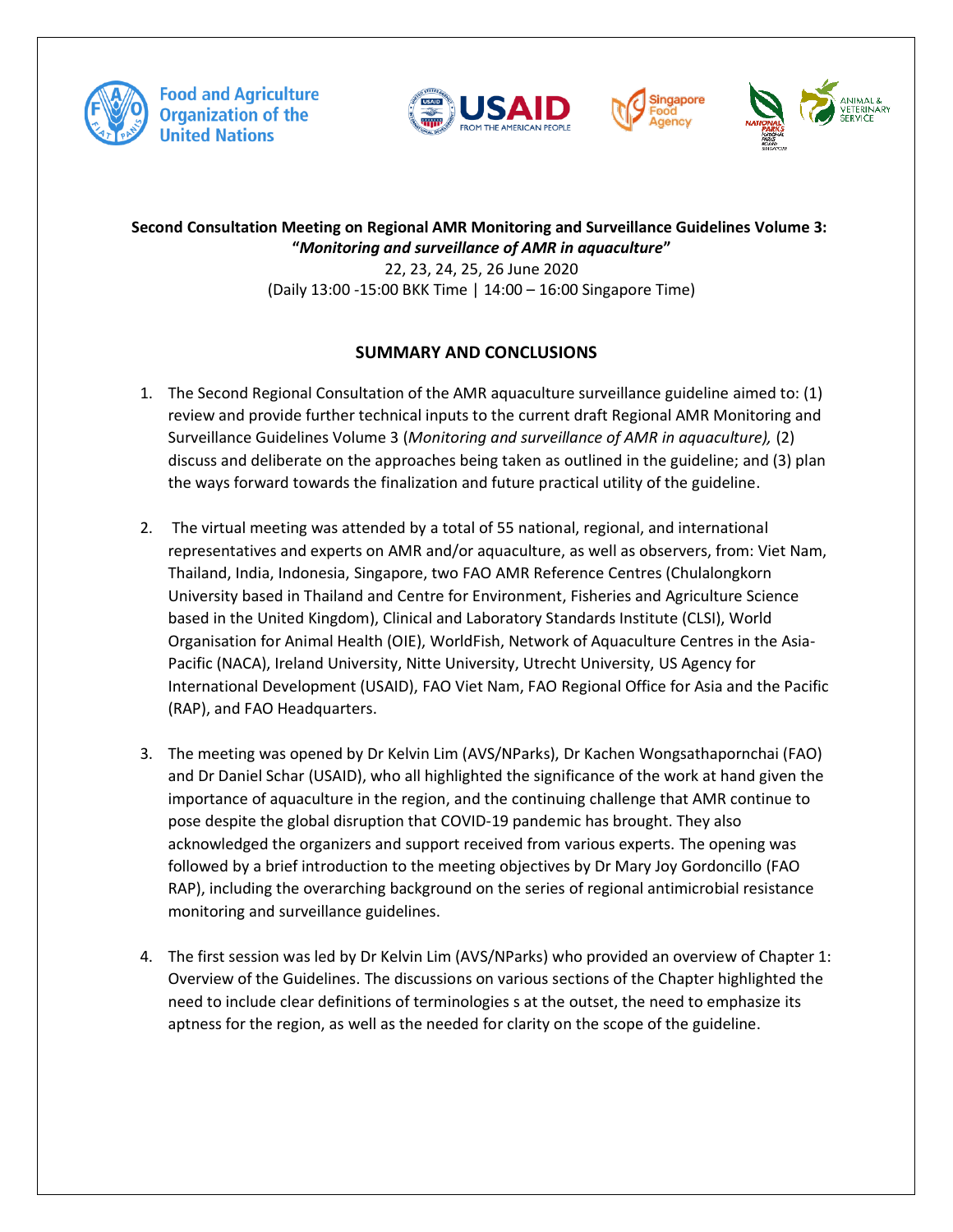- **Scope of the guideline.** The meeting agreed that the scope of the guideline should clearly indicate who the target audience of this guideline is, what aquaculture species are targeted, and also focus on bacterial pathogens of aquatic species, rather than those that may impact food safety or due to environmental contamination. AMR surveillance for aquatic environment will be addressed under Regional AMR Monitoring and Surveillance Guideline Volume 4 of the series (Monitoring and surveillance of AMR in animal environment).
- 5. Chapter 2 on Sampling for AMR monitoring and surveillance, led by Dr Mary Joy Gordoncillo (FAO RAP), covered various topics related to prioritizing the target population and bacterial pathogens, and sampling approaches. The following comprehensive summaries are as follows:
	- **For inclusion in the chapter**: The chapter should include (1) clear definitions of key terminologies, (2) an assessment prior to commencing AMR surveillance design and implementation in aquaculture, (3) data sources, (4) stakeholder mapping and consultation process, (5) linkage and building interconnections between aquatic disease surveillance and AMR surveillance.
	- **Guidance on prioritizing the target population.** Anchored on the objectives set for the AMR surveillance by the country, the basis for prioritization of target population will rely on national (and international) data sources and can be any of the following (a) based on economic value; (b) based on production data; (c) based on antimicrobial use data; (d) based on human consumption; or (e) as aligned with other national AMR surveillance initiatives. Table 1 summarizing this needs to be further improved to convey the importance of linking objectives with each of these options.
	- **Guidance on prioritizing target bacterial pathogens.** A provisional list of priority bacterial pathogen species to be monitored in the region was introduced and discussed. Participants agreed on the three prioritized bacterial pathogens shown in Table 2 of the draft. It was suggested that the list of other common pathogens in the region will be taken from the compilation provided by FAO HQ, particularly the major bacterial pathogens of aquatic species from tropical waters. For each of these, a menu of references for bacterial isolation, identification, and antimicrobial susceptibility testing (AST) will be provided in the guideline. Priority will be given to international standards, and where these do not exist, guidelines and referenced methodologies that have been shown to work in the region will be listed. Countries and experts also highlighted that important pathogenic bacteria need to be decided by each country or area depending on its importance and country's capacity for AMR surveillance.
	- **Surveillance approaches**. Given that the agreed emphasis will now be for bacterial pathogens from aquatic animals, sampling methodologies will be focused on diseased/infected aquatic species. This also implies: (1) "cycle" will be used rather than "chain"; (2) farms rather than processing plants will be the target sites for sample collection; (3) the sample size should be sufficient to address the surveillance objectives; (4) inclusion of both passive and active surveillance with consideration of: affected life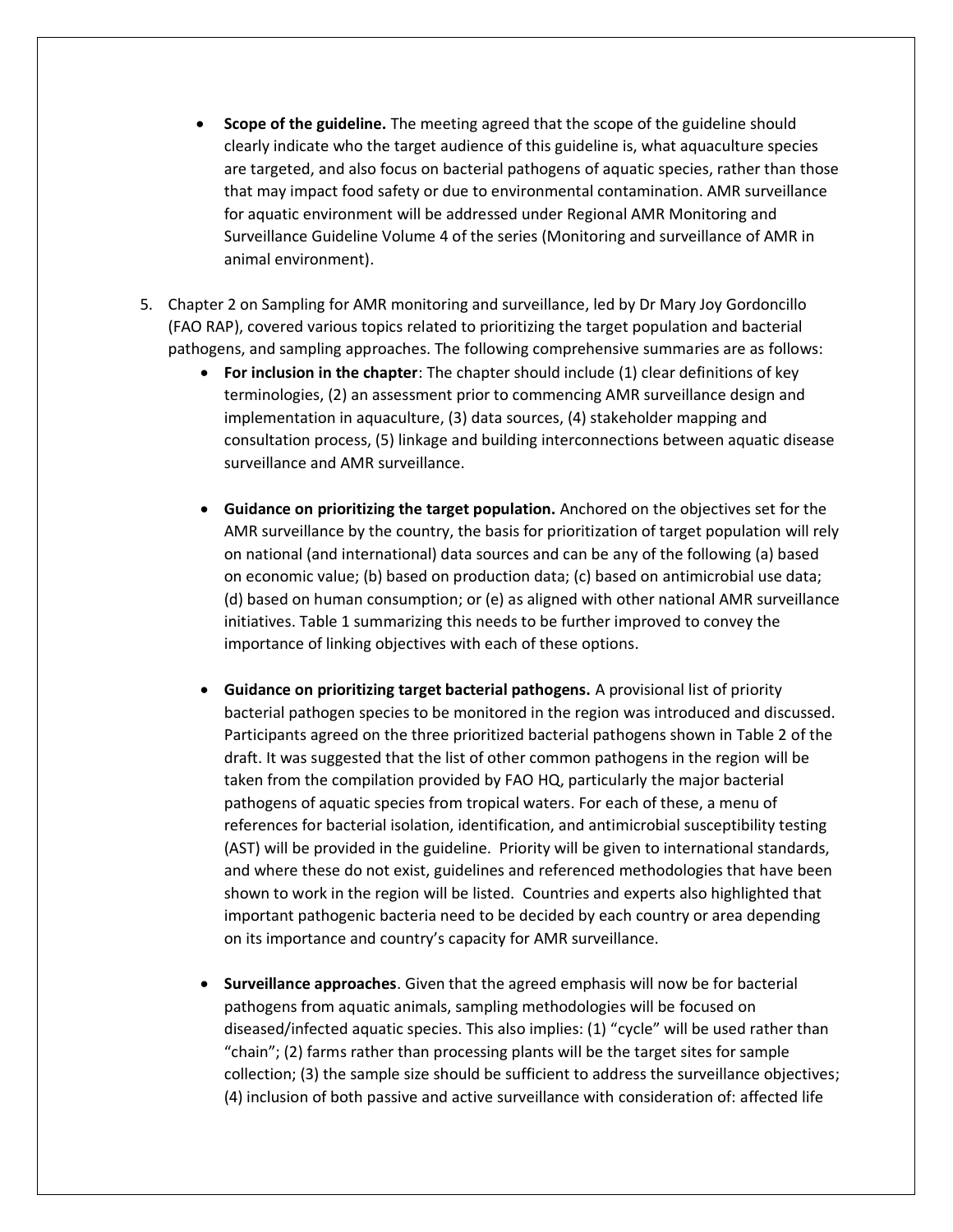stages, prevailing conditions (temperature), frequency of case submissions particularly from small farms, active aqua operation during that period, permissive conditions, and country's capacity and resources; and the understanding that (5) sampling from diseased animals will select for higher resistance levels due to likely exposure to treatment prior to sampling.

- 6. Discussions on Chapters 3 (Sample collection and transport**)** and 4 (Laboratory Methods) was led by Dr Biyun Ching of NParks Singapore**,** with presentations from Dr He Sheng Neo, Veterinarian from Vet Public Health of Singapore and Dr Biyun Ching, respectively. The following summary key points were captured:
	- **Sample collection and transport.** Collected samples should be transported at low temperature without contact with ice. Additional methodologies for sampling and transportation with consideration to molecular diagnosis and metagenomics analysis should also be included in the chapter.
	- **Sample processing and bacterial isolation.** Countries should have determined their specific objectives for AMR surveillance, target populations, target bacterial pathogens, and their laboratories' available testing capabilities and resources, before designing an appropriate sample processing and bacterial isolation/identification protocol suitable for their needs. In view of the fact that the existing format of the protocols currently presented in (e.g. flowcharts) are (1) inadequate in addressing the differing needs of each country, and (2) may be misinterpreted as a mandate to follow the stated protocols, these sections should be re-organized. Suggestions to improve the sections include (i) providing a list of guiding questions/considerations to help in designing the protocol, (ii) references for commonly used methodologies, as well as (iii) a list of contacts of experts available to advise the laboratories in designing a suitable protocol. Some common needs/concerns can also be consolidated from the countries and appropriate references to methodologies/guidelines provided to address those issues (e.g. need for non-molecular techniques for bacterial identification, non-selective agars for isolation, number of colonies to be tested for AST)
	- **Antimicrobial susceptibility testing (AST)**. While additional clinical breakpoints may be developed in the future, there is a need to rely on currently available epidemiological cut-off values (ECOFFs/ECVs). It is critical to carry out testing under standardized conditions with QC, whenever available, that will allow for additional ECOFFs/ECVs to be established. Participants also agreed that: (1) disk diffusion, which is more economically feasible, should be included in the methodologies; MIC testing may be ideal, but optional methodology, as carrying this out will depend on the currently available laboratory capacity and resources; (2) laboratories need to follow standard procedures published by CLSI and guidelines such as EUCAST's while conducting AST. Participants discussed CLSI standards and incubation parameters in generating ECVs and QC data for listed prioritized bacterial pathogens. There is a need to decide whether countries should perform AST only at  $\leq$ 28°C generating results relevant to animal health (and establishing local ECOFFs/ECVs when internationally-validated ECOFFs/ECVs are unavailable), or to perform AST at 35°C as more ECOFFs/ECVs are already available.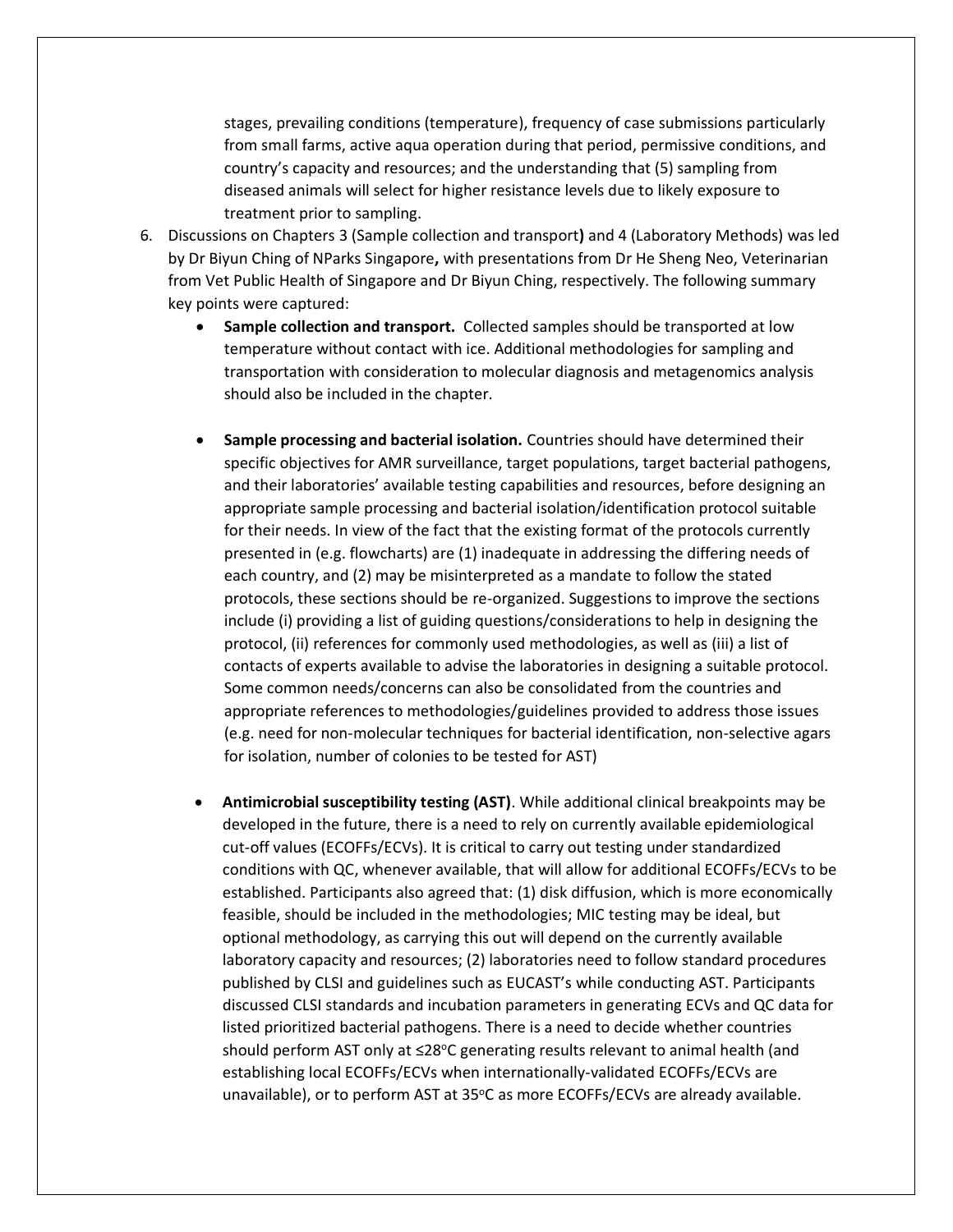However, interpretations using clinical breakpoints developed in humans may not be very predictive of clinical outcome in aquatic species.

- **Organizing a network of AMR surveillance laboratories for aquaculture in Asia.** One clear limitation recognized is the lack of standardized AST methods, QC, and interpretive criteria (ECOFFs/ECVs, clinical breakpoints) for testing many of the aquatic bacterial pathogens. This is particularly important given that this guideline will place emphasis on linking AMR surveillance with ultimately improving antimicrobial use in aquatic species, as well as improving production. Recognizing the value of an internationally harmonized AST data set, until additional international standards or guidelines are written, it was proposed by FAO RAP to establish a network of aquaculture AMR testing laboratories in Asia. This guideline will be instrumental in harmonizing and standardizing methodologies in view of this important cooperation. FAO RAP will take the coordination role to initiate this regional collaborative work.
- 7. Chapter 5 discussion was led by Kar Hui Ong, who opened the session with a brief presentation on data collection, compilation, and interpretation. The starting point of the discussions were the comments received in advance. The group recommended the following:
	- **Minimum dataset as the regional template.** The participants proposed to add to the minimum dataset (originally created during the  $1<sup>st</sup>$  consultation) the following information: raw data (e.g., diameter of zone of inhibition in disk diffusion), and GPS coordinates of sample collection points.
	- **Revision of the tables for data summary**. The tables for data summary was largely drawn from Guideline #1 and may not be best suitable for the anticipated use in aquaculture. Individual tables for each bacterial species was proposed. Adaption of the Regional Template developed originally for livestock was also proposed in anticipation of data analysis using the WHONET platform in the future. Countries were requested to share their current templates to ensure integration of their data types into the regional template.
	- **Alignment of the regional template with WHONET configurations.** As FAO RAP is currently working with WHONET to improve AMR data management in food and agriculture, the regional template will thus be designed to align with WHONET configurations to allow data following the template to be exported to WHONET platform with ease via baclink.
- 8. Additional sections to the guideline were also proposed and supported by the participants:
	- A chapter to cover aspects on operationalizing AMR surveillance in aquaculture will be added (Chapter 6: Operationalization)**.** This additional chapter will cover planning, consultation process, incentivization, setting out roles and responsibilities, costing, essential regulatory frameworks, addressing potential biases, and other matters pertaining to operationalizing AMR surveillance in aquaculture will be included.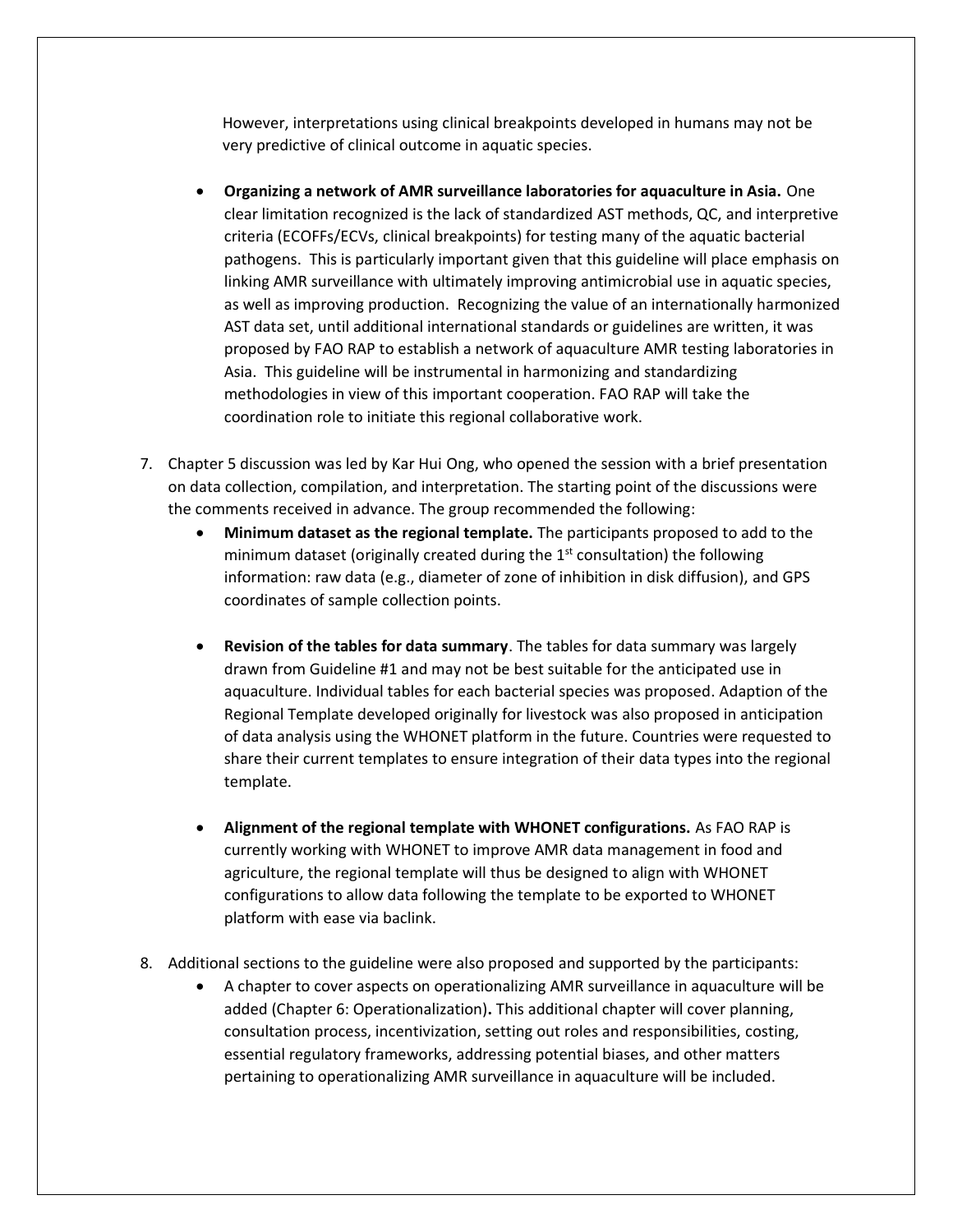- An introductory section/preface will also be included to provide a more replete overview of the broader scope of AMR surveillance in aquatic animal species. This will also include a clear emphasis on the specific scope that the guideline covers.
- An additional annex to include list of relevant experts, resources, and available technical support to the countries will be added to help countries find support as they commence AMR surveillance in aquaculture.
- 9. As discussions evolved in the last four days, it became clear that providing guidance to aquaculture AMR surveillance is complex given the (1) variety of aquatic animal species; (2) variety of aquatic bacterial pathogens; (3) exposure of aquatic animals to an environmental continuum which implies AMR incidence cannot be attributed to actual antimicrobial use alone for commensal bacteria; (4) varying approaches depending on the purpose of AMR surveillance in aquatic animals – whether for protecting human health, or for protecting animal health and production. There is therefore a need for the guideline to be more specific; and (5) current gaps in standard methods and QC for findings to be meaningful for treatment guidance. Given these, the group agreed that:
	- The guideline will particularly limit its scope to cover AMR surveillance in bacterial pathogens in aquaculture species, with the data to be generated intended for use in improving antimicrobial use in aquaculture.
	- Because there are still various gaps on available international standards, the region will initially build an internationally harmonized AST data set using standardized methods and QC to contribute to the establishment of ECOFFs/ECVs by the appropriate international standard-setting body (CLSI). Laboratories will be encouraged to work closely with country representatives and/or members of the CLSI Aquaculture Working Group on AST to help in this process.
	- Countries who may be interested to initiate AMR surveillance in aquaculture for the same purpose may refer to CLSI standards which will allow them to be regionally harmonized, and therefore can opt to contribute their data to the regional pool of information that will then serve as the data set to establish new ECOFFs/ECVs.
	- The AMR surveillance initiatives will be closely linked with disease surveillance and will therefore also optimize the opportunities for building capacities and stakeholder engagement.
- 10. To close the four-day virtual sessions, Angela Li (Director/Research & Risk Assessment of Singapore) and Dr Melba Reantaso (Fishery Resources Officer, FAO Headquarters, Rome, Italy) provided closing remarks. Both acknowledged the rich contributions from, and strong engagement of, participants and experts from across the world.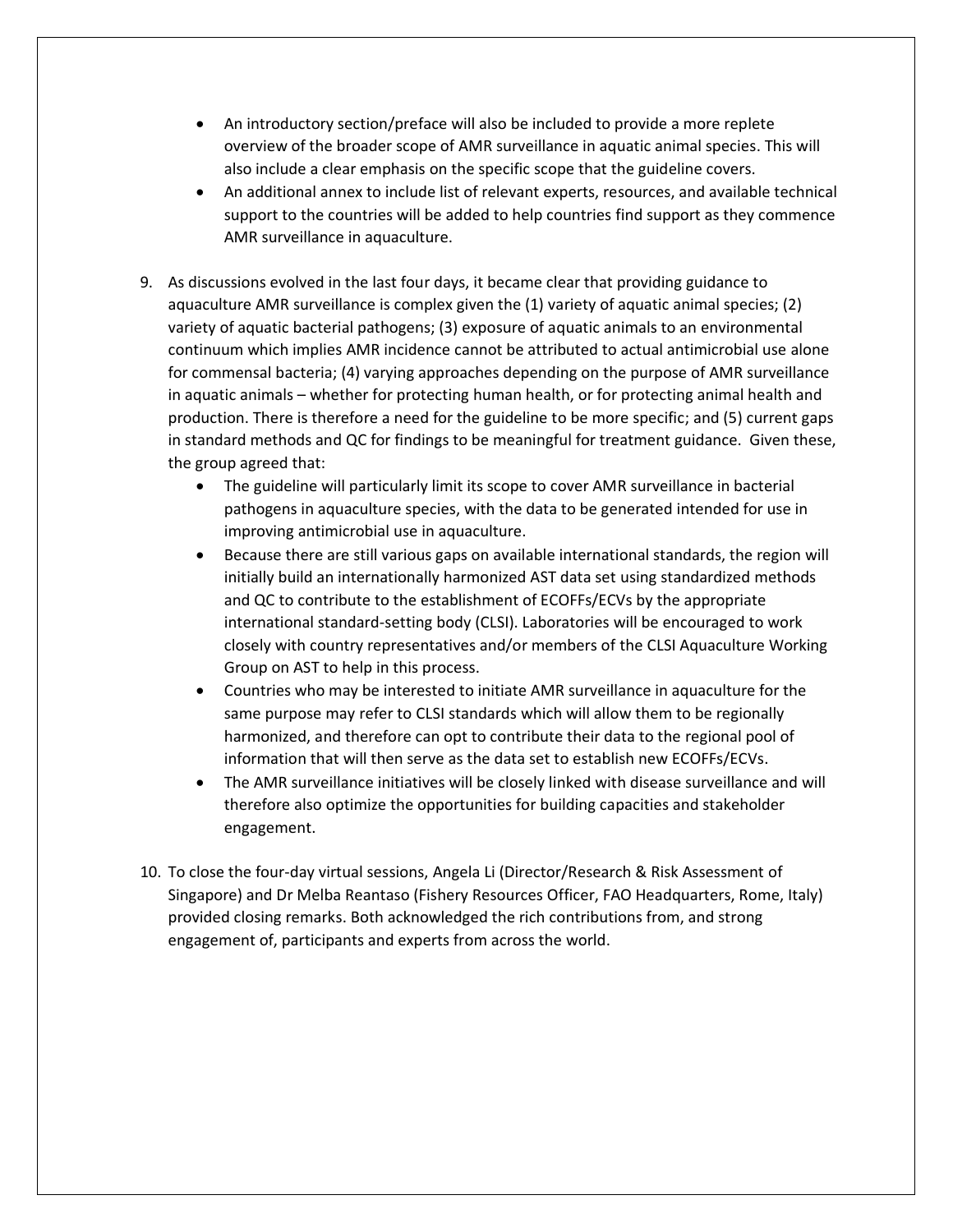# **Second Consultation Meeting on Regional AMR Monitoring and Surveillance Guidelines Volume 3: "***Monitoring and surveillance of AMR in aquaculture***"**

22, 23, 24, 25, 26 June 2020 (every 13:00 -15:00 BKK Time | 14:00 – 16:00 Singapore Time)

# **LIST OF PARTICIPANTS**

#### **INDIA**

*Gaurav Rathore* Principal Scientist and Head, Fish Health Management & Exotics Division ICAR-National Bureau of Fish Genetic Resources (NBFGR)

*B. Madhusudana Rao* Principal Scientist Visakhapatnam Research Centre ICAR-Central Institute of Fisheries Technology (CIFT)

### **Singapore**

*Zi Yang Han* Deputy Director/Animal & Veterinary Programme Office, National Parks Board

*Biyun Ching* Scientist/Centre for Animal & Veterinary Sciences, National Parks Board

*Diana Chee* Acting Director/Industry And Professional Development, National Parks Board

*Siow Foong Chang* Group Director/Professional & Scientific Services, National Parks Board

*Kelvin Lim* Director/Veterinary Health Management, National Parks Board

*Angela Li* Director/Research & Risk Assessment Department, National Centre for Food Science

*Aung Kyaw Thu* Acting Branch Head/Risk Assessment & Data Science Branch, National Centre for Food Science

*Neo He Sheng* Senior Veterinarian/Veterinary Public Health Department

*Tan Wei Ling* Specialist Team Lead/Virology, National Centre for Food Science

*Edmund Choo*  Senior Veterinarian/Veterinary Public Health Department

*Ong Kar Hui* Scientist/Monitoring & Evaluation, National Centre for Food Science

*Salwah Binte Abdul Rashid*  Scientist/Virology, National Centre for Food Science

*Roshini Devi Mohan* Scientist/Virology, National Centre for Food Science

*Denyse Khor* Senior Veterinarian/Companion Animal Health & Rehabilitation, National Parks Board

#### *Belinda Tang*

## **THAILAND**

*Thitiporn Laoprasert* Fisheries Biologist, Senior Professional Level The Aquatic Animal Health Research and Development Division (AAHRDD)

*Chanotit Nakmanoch*

*Watoo Todpetch*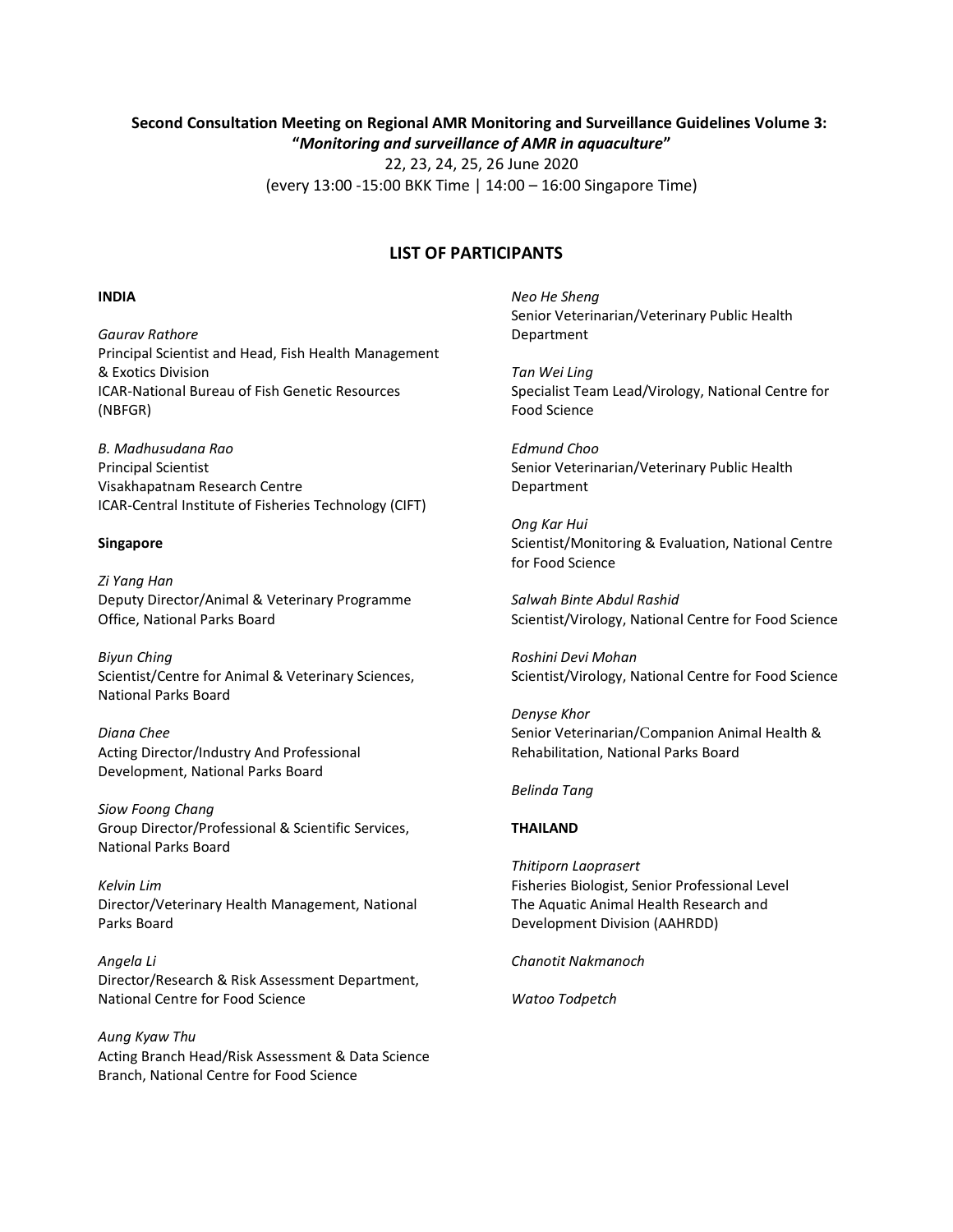## **VIETNAM**

*Chu Van Tuat (Mr)* Vice Director/ Head of Laboratory National Center for Veterinary Hygiene Inspection No I DAH of Vietnam

*Chau Thi Tuyet Hanh* Senior Official of the Department of Aquaculture Directorate of Fisheries

## **UNITED STATES / CLSI (Aquaculture)**

*Ron A. Miller* Regulatory Review Microbiologist Center for Veterinary Medicine Office of New Animal Drug Evaluation Division of Human Food Safety U.S. Food and Drug Administration

#### **FAO Reference Center for AMR/CU VET AMR**

*Rungtip Chuanchuen* Professor Chulalongkorn University

*Taradon Luangtongkum* Deputy Director Center for Antimicrobial Resistance Monitoring in Foodborne Pathogens Chulalongkorn University

*Saharuetai Jeamsripong* Lecturer Chulalongkorn University

*Pattarat Chanchaithong* Assistant Professor Chulalongkorn University

## **FAO REFERENCE CENTER FOR AMR/UK**

*David Verner-Jeffreys* Principal Microbiologist AMR lead and Co-Director FAO International Reference Centre for AMR (UK) Ministry of Agriculture aquaculture agency (called Cefas, the Centre for Environment, Fisheries and Aquaculture Science)

#### *Nick Taylor*

Principle Epidemiologist with expertise in aquaculture diseases and AMR Ministry of Agriculture aquaculture agency (called Cefas), the Centre for Environment, Fisheries and Aquaculture Science

## **IRELAND**

*Peter Smith* Emeritus Professor National University of Ireland, Galway

## **NITTE UNIVERSITY**

*Iddya Karunasagar* Senior Director (International Relations) Nitte University in Mangalore, India

#### **NACA**

*Eduardo Leano* Coordinator on Aquatic Animal Health Programme

#### **World Organisation for Animal Health (OIE)**

*Jing Wang* 

*Kinzang Dukpa*

*Lesa Thomson*

*Tikiri Priyantha* AMR Technical Officer

# **USAID**

*Daniel Schar* USAID Regional Development Mission – Asia Bangkok, Thailand

*Sudarat Damrongwatanapokin* Regional Animal Health Advisor USAID Regional Development Mission Asia Bangkok, Thailand

*Karoon Chanachai*  Regional Animal Health Advisor USAID Regional Development Mission Asia Bangkok, Thailand